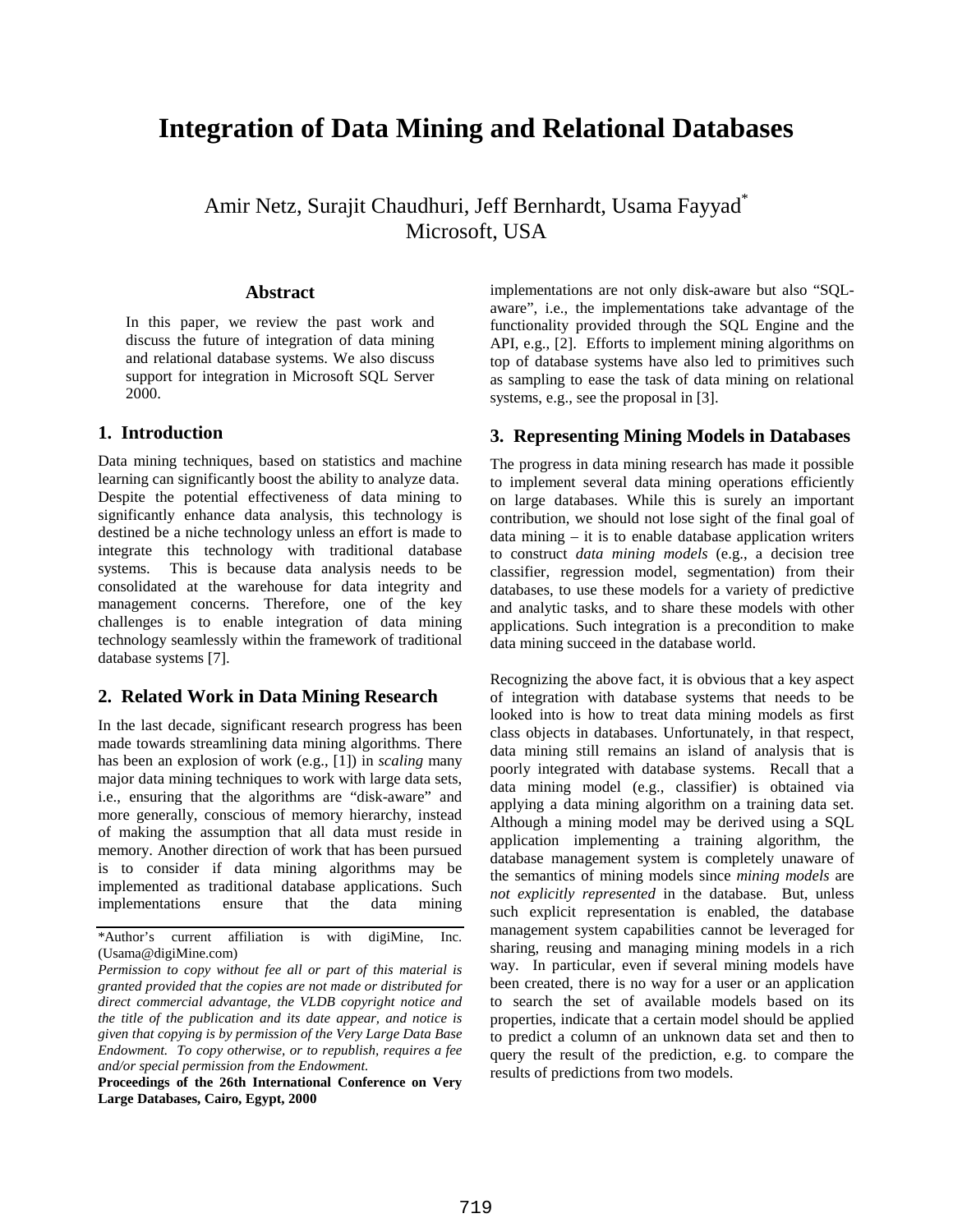In order to effectively represent data mining models in relational databases, we need to capture *creation* of data mining models using *arbitrary* mining algorithms, *browsing* of such models (examining their structure or contents), and *application* of a selected model to an adhoc data set for analysis tasks such as *prediction*. Furthermore, for a column that is the result of the prediction, sufficient meta-data must be available with the predicted column so that analysis tools can interpret properties of prediction, e.g., its accuracy.

Relational database systems understand and support only relations as first class objects and so if we are to represent a data mining model in databases, it must be viewed as a "table-like" structure. However, at a first glance, a model is more like a graph, with a complex interpretation of its structure, e.g., a decision tree classifier. Thus, trying to represent a mining model as a table (or a set of rows) appears unnatural. Fortunately, this need not be the stumbling block. The key steps in the lifecycle of a mining model are to *create and populate* a model via an algorithm on a training data source, and to be able to use the mining model to *predict* values for data sets. If we can capture these steps using SQL metaphors then it would ensure that database developers are able to leverage data mining functionality without a shift in their paradigm for application development. In the next section, we outline an approach to accomplish this goal.

# **3. OLE-DB for Data Mining**

OLE-DB is a well-known programming interface that allows an application to connect to and consume information from any relational data source (need not be a SQL database). This generality makes OLE-DB an ideal candidate API to extend with data mining capabilities based on the design philosophies outlined in the previous section. Microsoft has proposed OLE-DB for DM to enable data mining functionality on OLE-DB providers. The details of this specification is available online [4] and we only provide a short overview here.

The OLE DB for DM interface allows client applications to explore and manipulate the existing mining models and their properties through an interface similar to that used for exploring tables, views and other first class relational objects. All mining models are represented as table-like objects with columns, data types and extended metainformation that is needed for data mining algorithms.

Before we discuss how one can view mining models as tables, we need to recognize the data representation needs related to mining. Traditional statistical learning algorithms prefer to view a data set to consist of (attribute, value) pairs representing "cases" (observations) on a certain entity, e.g., customer. Effective data mining often requires that these cases in the training consolidate

all the information relevant to the entity. Since in relational databases data is often scattered over multiple normalized tables, this creates a conceptual mismatch. In particular, cases are far better represented as nested records than flat records<sup>1</sup>. Traditional SQL representation also falls short is in capturing metadata on columns. To effectively derive and use a mining model, we must be able to identify properties of an attribute (e.g., discrete vs. continuous) and relationships among attributes. Accordingly, we have enabled a column in a rowset (representing a set of cases) of the four **content types**: *key, attribute, relationship, and qualifier.* The notion of key and attributes are traditional, i.e., a key uniquely identifies the case and an attribute is a property of the case. More interesting are the column types relationship and qualifier. A relationship column qualifies/classifies an attribute, e.g., a column "product type" classifies the attribute "product name". Thus, the column "product type" can be recorded as *related to* "product type". A qualifier represents a column that provides additional information on value of another attribute that can be interpreted by an OLE-DB provider. For example, a column may represent the probability associated with a predicted attribute, distribution information, domain types (discrete/continuous) etc. Such information can be invaluable in data analysis. We describe how the key steps on a mining model are supported in OLE-DB for DM:

**CREATE:** A client application can create (define) a new mining model simply by executing a *CREATE MINING MODEL* statement. This statement is very similar in style and semantics to that of a CREATE TABLE statement but contains more meta-information about the columns as indicated above. An example is presented below:

```
CREATE MINING MODEL [Age Prediction](
[Customer ID]LONG KEY,
[Gender] TEXT DISCRETE,
[Age] DOUBLE DISCRETE PREDICT,
[Product Purchases] TABLE(
[Product Name] TEXT KEY,
[Quantity] DOUBLE NORMAL CONTINUOUS,
[Product Type] TEXT DISCRETE RELATED
TO [Product Name]))
USING [Decision_Trees_A]
```
Note that each column has an additional meta-data specification that identifies its column type. For example, Product Type is marked as related to Product Name. The training algorithm is indicated using the USING clause. The columns that are being predicted are indicated by use of the keyword PREDICT.

**INSERT:** Once the mining model was created, it functions as an empty table, i.e., its structure could be

<sup>&</sup>lt;sup>1</sup> Microsoft Data Access Components support hierarchical rowsets using the Shape Provider. See [4] for details.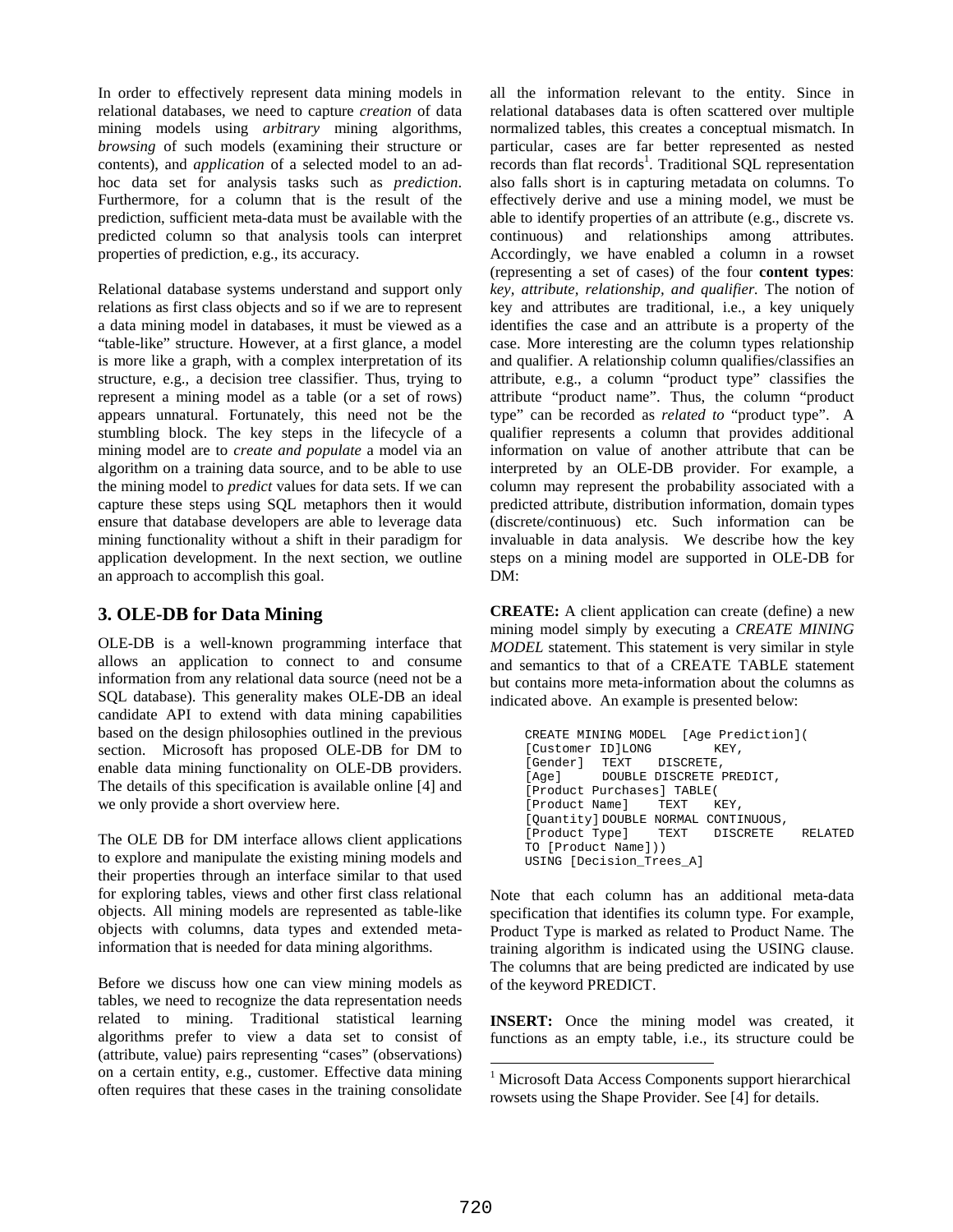browsed but queries will always return empty data. In order to be able to execute prediction using a mining model, it must be *trained* with known cases by using the *INSERT* statement that will point to the source of the training data (like source of input rows in SQL). The behavior of this INSERT statement is somewhat different than that of the traditional INSERT operation on a table. The training cases (i.e. rows) being "inserted" into the mining model are not persisted in the mining model as it is. Instead, the mining model *analyzes* the rows and builds the mining model, which could be a set of decision trees or clusters, as per the schema specified in the CREATE statement used to define the model. Once the training rows are consumed, the mining model is marked "trained" and could be used for prediction queries. Usually the physical the size of the model is quite small as it contains only the data summarization of the model rather than the original set of cases used the training.

**SELECT:** The content of the model could be browsed in various ways. In particular, the schema rowset associated with the mining model may be obtained via the following statement (see [4] for description of the mining model schema rowset):

*SELECT \* FROM <my model>.CONTENT*

It is also possible to retrieve the content in XML representation consistent with the proposed PMML specification.

**PREDICTION JOIN:** Performing prediction is a simple matter of issuing SQL queries to the data-mining engine, enabled by extensions, notably the *PREDICTION JOIN* and statistics retrieval functions. Thus, the result of a prediction may be viewed as a "join" between the table representing the mining model and a data set. The following example illustrates the syntax:

*SELECT <columns to predict> FROM <data mining model> PREDICTION JOIN <new data> ON <conditions>.*

The *ON* clause ties up correspondences between a column in a data mining model with a column in the data set<sup>2</sup>. The result of a prediction join is always a relational result set that could be either retrieved by the client application for navigation and presentation, persisted in a table within the relational database or could be used for subsequent relational operations within the same statement.

# **4. Data Mining in SQL Server 2000**

Microsoft SQL Server 2000 integrates for the first time Data Mining capabilities together with relational and OLAP database engines. The Analysis Services component of SQL Server 2000 contains a data-mining engine that is exposed through an OLE DB for DM interface. The data-mining engine is integrated in both the server component of analysis services, which includes also the OLAP engine, as well as on the client component. The data-mining engine provides two classes of scalable algorithms based on work done in Microsoft Research [5,6]: classification and segmentation (clustering). Future releases of the product will extend the repertoire of algorithms. The product provides a full GUI based console for the administration of the data-mining model including the creation, training, browsing of content and access security management. While the detailed aspects of the UI are not the central focus of this paper, the UI serves as a natural way to introduce a user to how data mining can be done naturally within the SQL Server framework. However, it should be noted that the primary contribution of our proposal is the backend components that support this UI and understand the semantics of data mining.

Creation of data mining model is done through the "Mining Model Wizard" that guides the user through four easy steps for building the basic data mining model: the selection of the table containing the cases, the selection of the algorithm (classification/clustering), the identification of the case-key column and the selection of the predictable columns and the input columns (Figure 1).



**Fig 1: Mining Model Wizard**

After the mining model has been defined and named, it is trained by simply executing the appropriate SQL statements as defined by the OLE DB for DM specification through a simple UI. Once the training is done, the user is led to a full-blown mining model editor (see Figure 2) that allows the user to enhance the basic model defined in the wizard and manipulate the properties of the model.

At this point the user can elect to browse the content of the trained model including rules and statistics by selecting the content tab where the various rules and

<sup>2</sup> The heterogeneous query processor of SQL Server allows queries to span both relational table and data mining models using the OPENROWSET function.